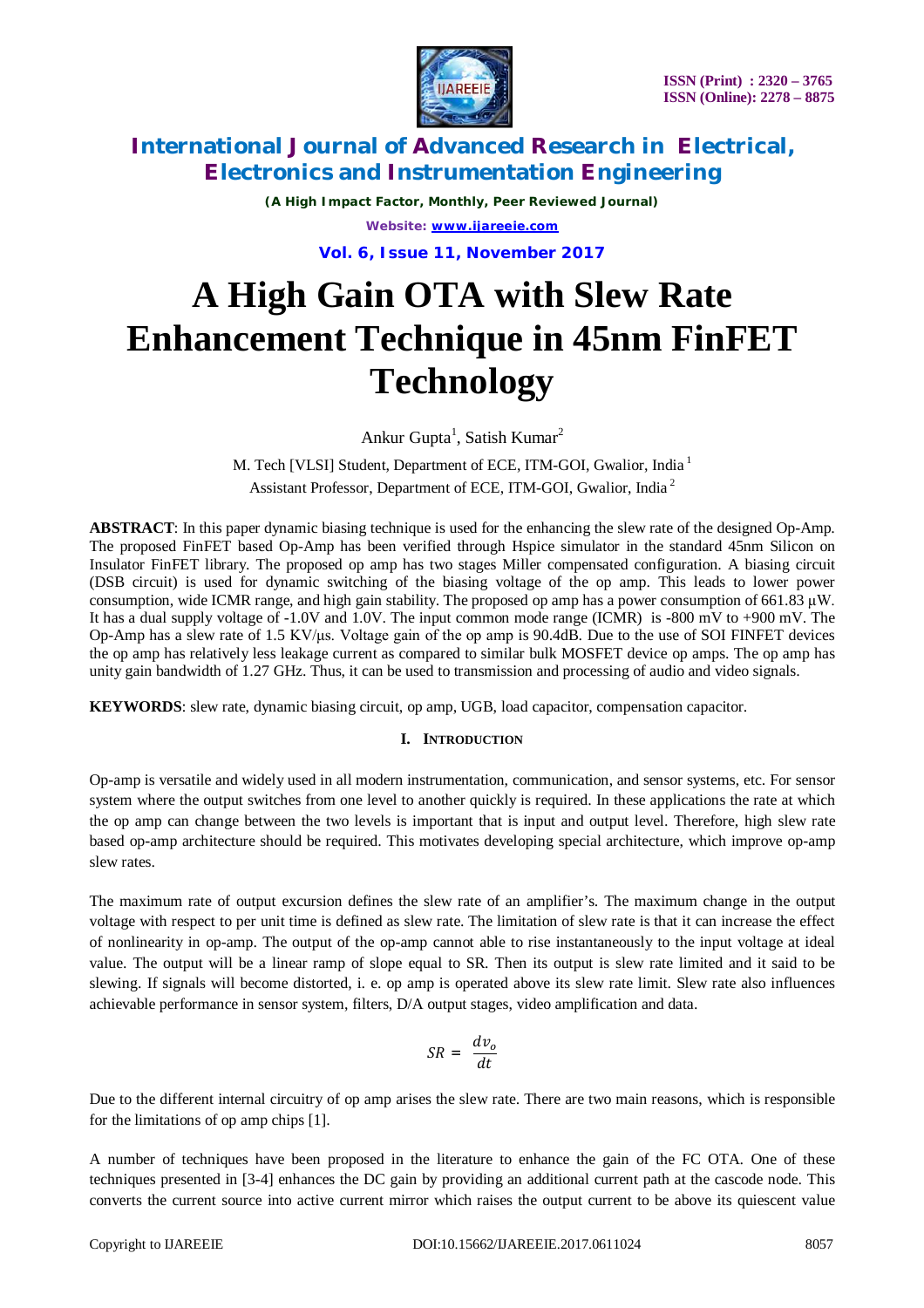

*(A High Impact Factor, Monthly, Peer Reviewed Journal)*

*Website: [www.ijareeie.com](http://www.ijareeie.com)*

#### **Vol. 6, Issue 11, November 2017**

during slewing. Another technique proposed in [5], enhances the DC gain and UGB by modifying the bias current sources of the FC OTA. These current sources do not contribute to DC gain. A recycling technique is proposed to overcome this disadvantage. This OTA is referred to as Recycling Folded Cascode (RFC). In [6], further enhancement in the DC gain and UGB of the RFC OTA is obtained using Improved Recycling structure and is termed as IRFC OTA. In this paper, an enhanced IRFC (EIRFC) OTA is proposed, by adopting the technique proposed in [3- 4] for the FC OTA. The performance of the two OTAs (IRFC and EIRFC) are evaluated through simulation and compared.

#### **II. BASIC PRINCIPLE**

The bias current source is directly proportional to the slew rate of op-amp in the first stage, which will increase the power dissipation of the circuit. The objective of the presented in this paper is to achieve a high slew rate, with a low power overhead while maintaining other performance of op-amp unchanged [9]. The internal architecture of the op amp is responsible for the slew rate.

Due to limited bandwidth of the op-amp, there are linear phenomenon occurred I. e. It does not lead nonlinear distortion. When an op-amp connected in unity gain configuration, the output would be expected from the follower if the only limitation on its dynamic performance is the finite op-amp bandwidth. The transfer function of unity gain op-amp [10-11].

$$
\frac{V_o}{V_i} = \frac{1}{1 + \frac{S}{\omega_t}}
$$

Which is low pass STC response with a time constant  $\frac{1}{\omega_t}$ . Therefore the step response should be  $V_o(t) = V(1-t)$  $e^{-\omega_t t}$ ). Due to different circuit configuration of op amps, it may have different slew rates for positive and negative transitions. The different configuration of op-amp is responsible for the different slew rate. They have a complementary output to pull the signal up and down and i.e. the circuit cannot be exactly the same at two sides. [1].

#### **III. MATERIAL AND METHOD**

The block diagram of proposed high slew rate operational amplifier is shown in fig. 1.



Fig. 1: Block Diagram of proposed High Slew Rate Op-amp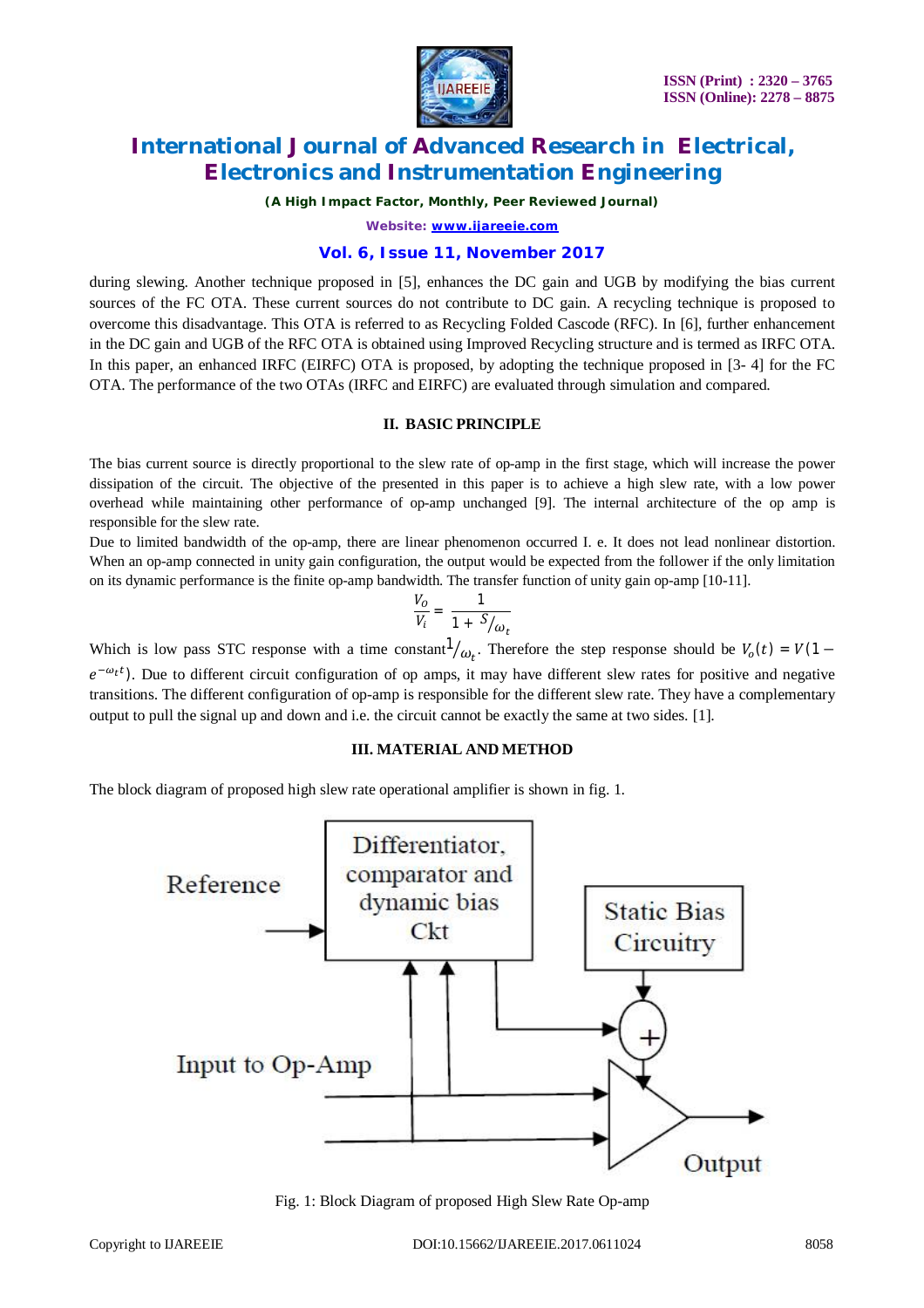

*(A High Impact Factor, Monthly, Peer Reviewed Journal)*

*Website: [www.ijareeie.com](http://www.ijareeie.com)*

### **Vol. 6, Issue 11, November 2017**

In today's scenario, we require high slew rate as well as low power consumption in Op-Amps. Slew Rate depends upon two parameter current and load capacitance but we cannot play with load capacitance. Only design parameter Iss current can be changed but if we increase current steadily then power dissipation will increases. So one other solution to reduce this higher power dissipation is to incorporate a dynamic current source that can provide a dynamic current flow during charging and discharging of capacitance otherwise normal current flow. So power dissipation is somewhat controllable. But our other circuit parameter should not be changed. We have divide design procedure in two parts:

A. Design of Finfet based Operational Amplifier.

The circuit diagram of the proposed SOI FinFET based opamp is given in fig. 2. In this circuit, transistor M1, M2, M3 and M4 forms a differential amplifier. The output of this differential amplifier is then fed to a common source amplifier. Transistor M5 and M7 forms this common source amplifier. Transistor M6, M7 and M8 forms a current mirror which works as biasing circuit. Cc is the Miller compensation capacitor and  $C<sub>L</sub>$  is load capacitor.



Fig. 2: Finfet based compensation Op-Amp.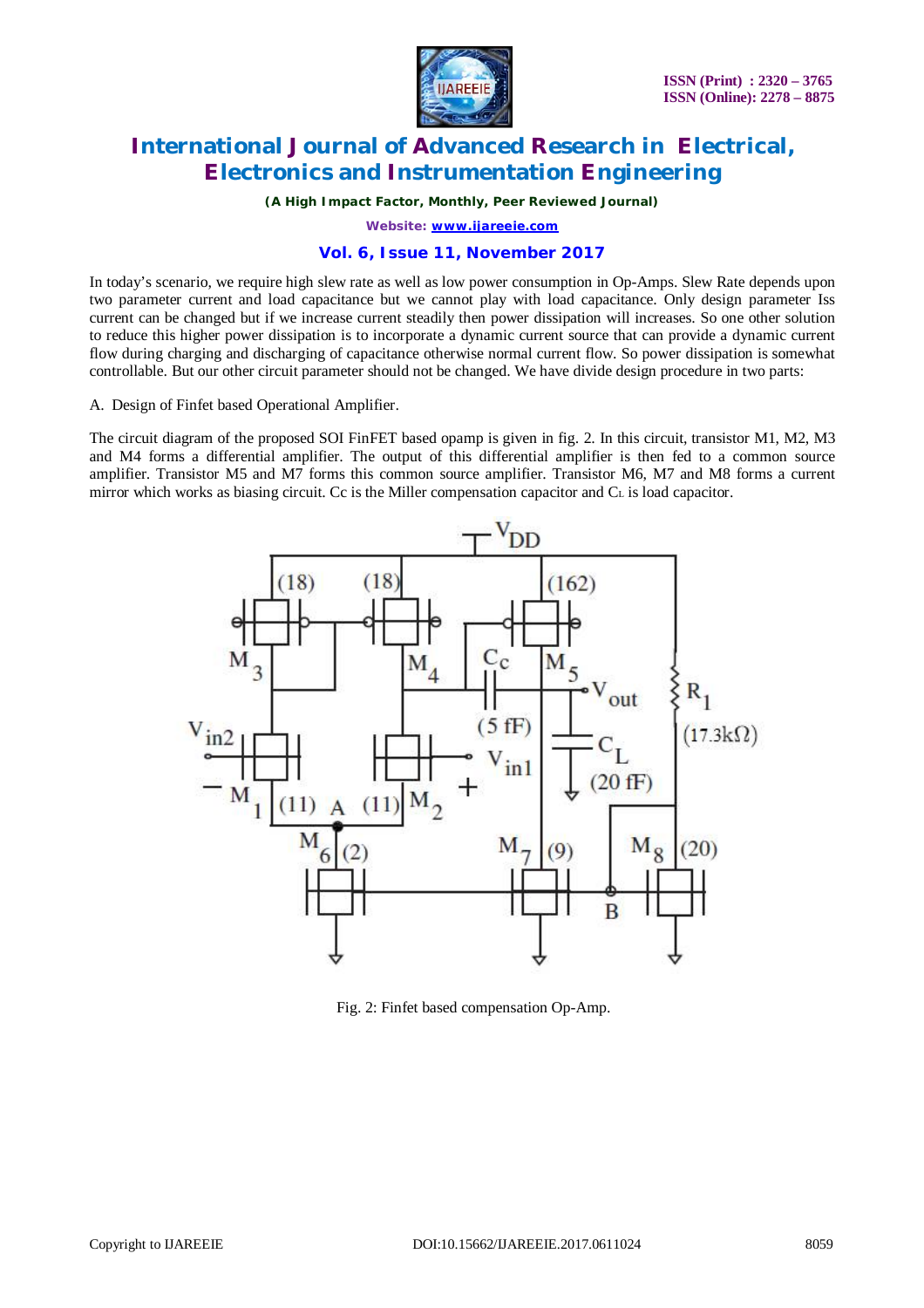

*(A High Impact Factor, Monthly, Peer Reviewed Journal)*

*Website: [www.ijareeie.com](http://www.ijareeie.com)*

#### **Vol. 6, Issue 11, November 2017**

#### B. Proposed Dynamic Bias Circuit.



Fig. 3: Dynamic Bias Circuit

As shown in fig. 3 both input of the main Op-Amp circuit are connected in dynamic bias circuit. Consider Vin+ input, we first require differentiator so when out input speed is high then our circuit become active. Here, we take square wave input for checking purpose. So our differentiator gives spike in output. This spike output depends on the differentiator circuit. RC circuit is used as differentiator circuit in which output depends upon three parameters R, C and input speed (rise time and fall time).So these three are our design parameter. We design the circuit like that if our input speed is decrease than 10ns then spike output value is near about 1v. So this 1v output can turn-on other MOS circuit. M9 and M10 are act as differentiator for Vin+. M9 acts as MOS capacitor. And M10 act as MOS Resistor. PMOS is used as resistor because of mobility of hole is less than electron. So PMOS gives high resistance value. Now consider 1v positive and 1v negative spike comes at the input of M11 and M12. During positive spike M11 turns on and during negative spike M12 turns on. So current is flowing through that during short amount time. Here M13 and M14 transistor are in fixed bias. So current flowing through these two is constant. Whenever high current flow then drain node voltage is increase because of loading effect. So it can turn on the transistor M15 and M16 which is heavy current sink. Therefor near about 1mA dynamic current is flowing in the circuit during transition so our slew rate increases. There are total three main parts of the dynamic circuit differentiator, Comparator and heavy Current sink.

As shown in fig. 3 transistor M9 and M10 are work as differentiator for Vin+ M11, M12, M13, M14 are work as comparator for input and both M15 and M16 work as heavy current sink. For Vin- M18, M17 work as differentiator and rest part are same. By considering the load capacitance 20fF we proposed our design and calculating the (W/L) of the figure 3.

#### **IV.SIMULATION RESULT**

Simulation is more concentration on Slew rate. Slew rate is nothing but how fast output can swing without distortion. For this we are apply pulse (i.e. VIN2 VIN+ 0 PWL(0 -0.8 5N -0.8 6N 0.8 10N 0.8 11N -0.8 50N -0.8 51N -.1 100N -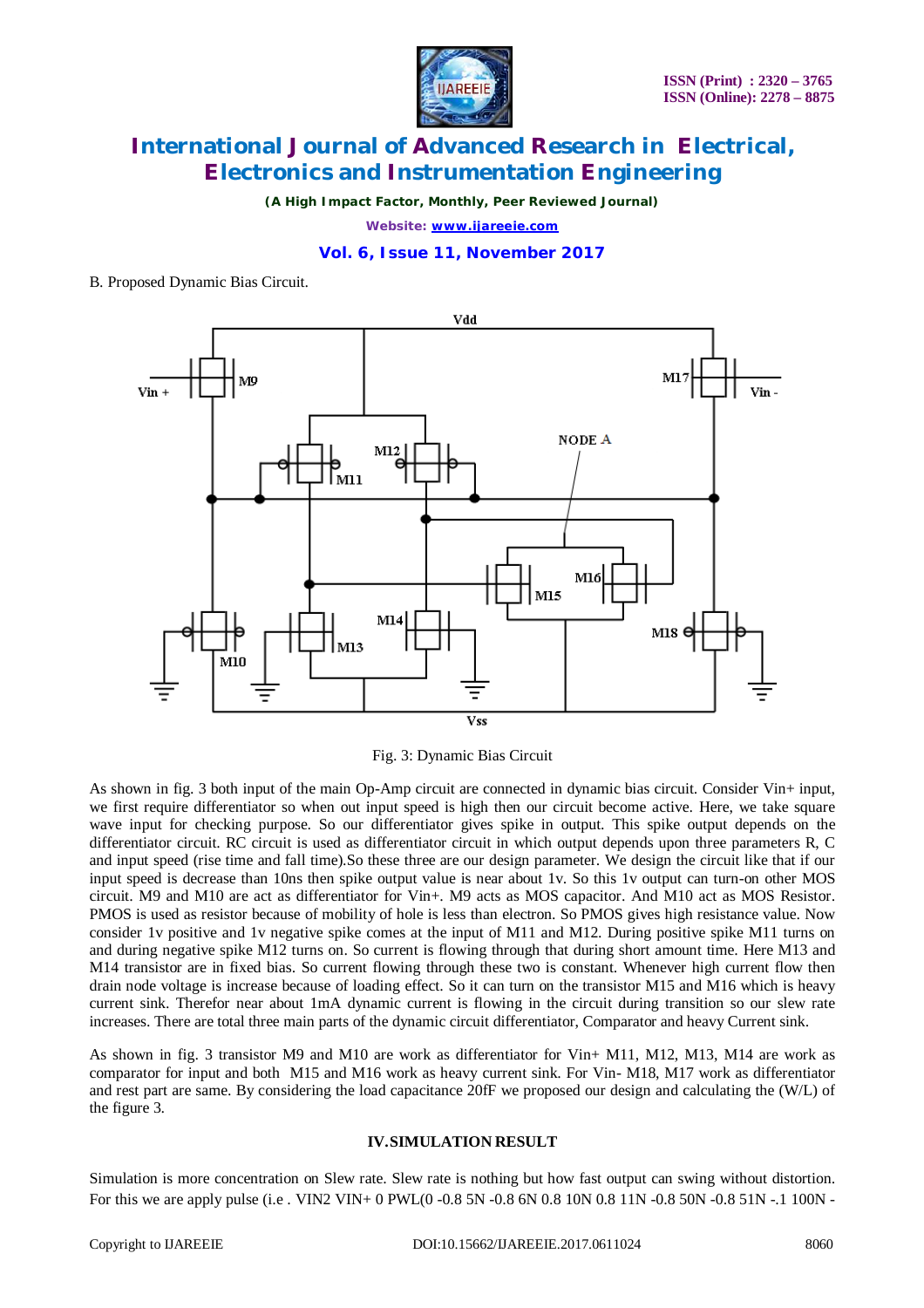

*(A High Impact Factor, Monthly, Peer Reviewed Journal)*

*Website: [www.ijareeie.com](http://www.ijareeie.com)*

#### **Vol. 6, Issue 11, November 2017**

.1 101N .1 150N .1 151N -.1 200N -.1) and checking the output with and without the dynamic bias circuits as shown in fig. 4 and fig. 5 in SPICE.



Fig. 4: Simulation waveform for transient analysis for slew rate measurement

From simulation result, we find that the proposed Op-Amp slews at a rate of 1500 V/μs for rising signal and 900  $V/\mu$ s for falling signal. This simulation result waveform is given in fig. 4 and fig.5. This slew rate is much higher than slew rate of ordinary Op-Amp. Thus this Op-Amp can be used in high very high frequency application such as audio and video communication transmission.



Fig. 5: Zoomed simulation waveform for Slew Rate measurement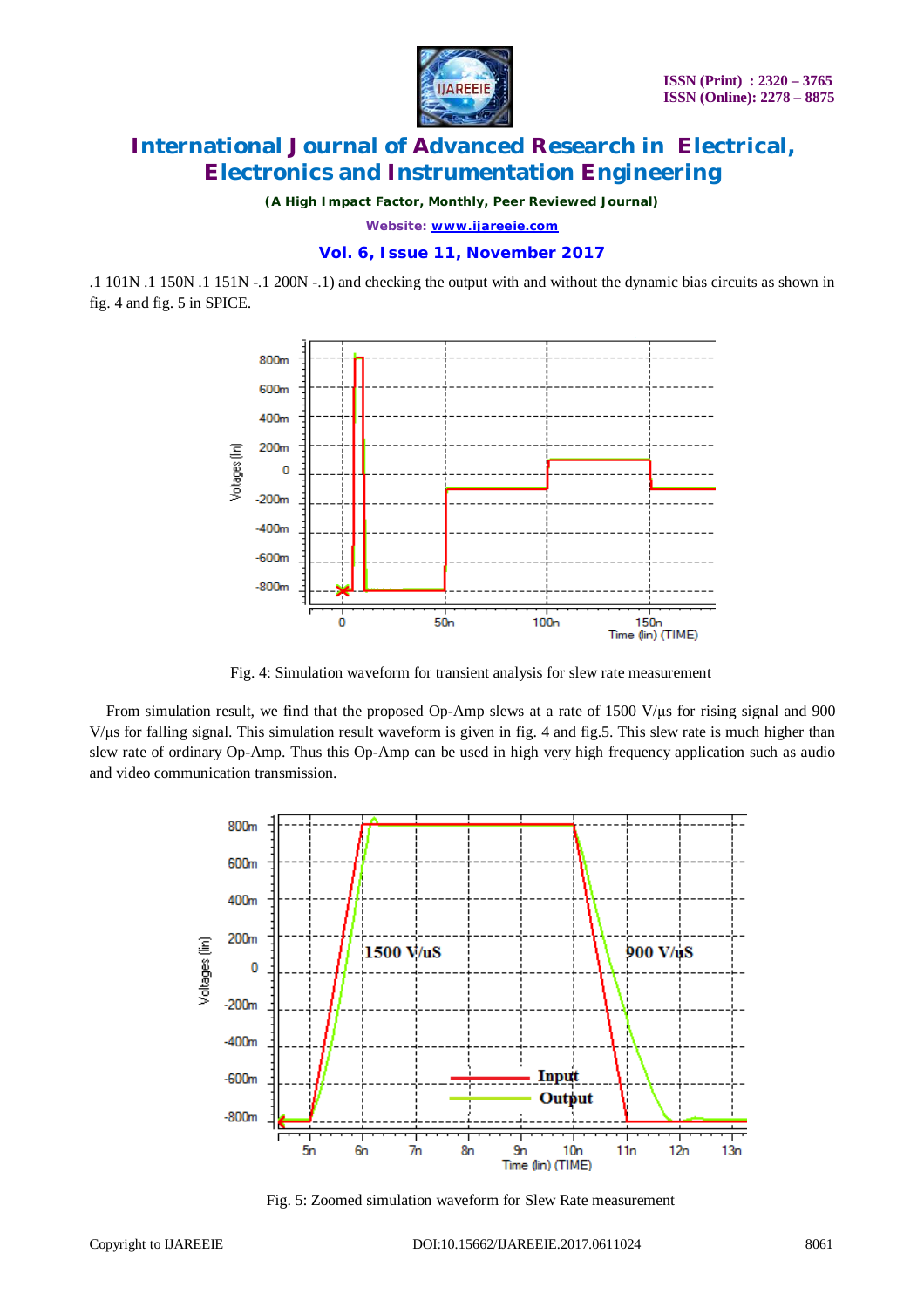

*(A High Impact Factor, Monthly, Peer Reviewed Journal)*

*Website: [www.ijareeie.com](http://www.ijareeie.com)*

### **Vol. 6, Issue 11, November 2017**

Now we have to also consider other parameter of op-amp that is not to be degrading by after applying the dynamic bias circuit. For open loop gain calculation we apply a sinusoidal signal (VIN1 VIN- 0 SIN (0 100u 1K) AC 1.0) at the input of op-amp with 20fF load capacitor and 1.0 AC magnitude. For ICMR we apply DC input (.DC VIN1 -0.7 0.8 1000U) at the input terminal with stepping of 1mv



Fig. 6: Gain Vs Frequency Plot of proposed Op-Amp

From Gain Vs frequency plot given in fig. 6, we can see that the gain of the proposed Op-Amp is 90.4 dB and the unity gain bandwidth (UGB) is found to be 1.27 GHz. This is again suitable for audio and video transmission applications.